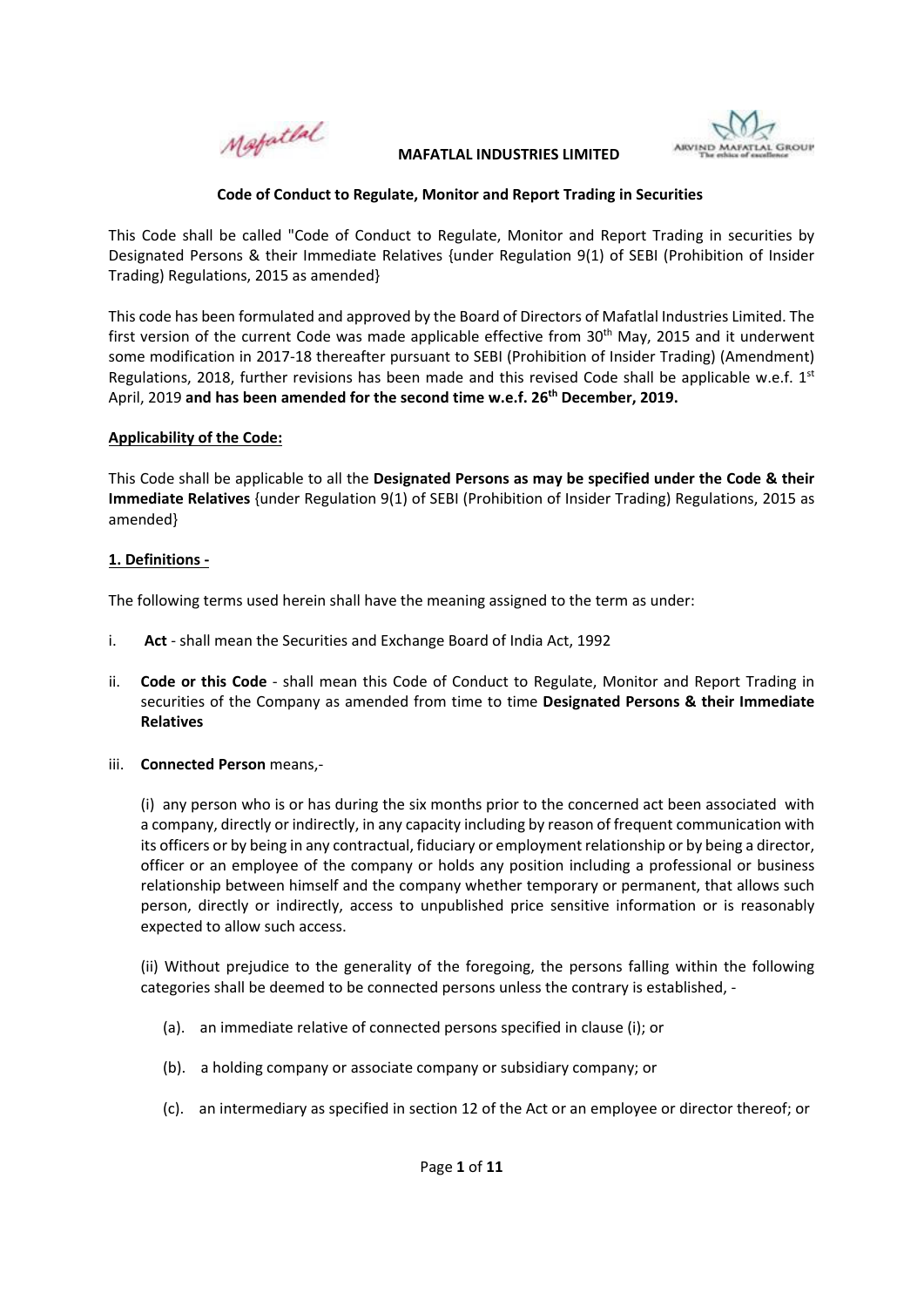



- (d). an investment company, trustee company, asset management company or an employee or director thereof; or
- (e). an official of a stock exchange or of clearing house or corporation; or
- (f). a member of board of trustees of a mutual fund or a member of the board of directors of the asset management company of a mutual fund or is an employee thereof; or
- (g). a member of the board of directors or an employee, of a public financial institution as defined in section 2 (72) of the Companies Act, 2013; or
- (h). an official or an employee of a self-regulatory organization recognised or authorized by the Board; or
- (i). a banker of the company; or
- (j). a concern, firm, trust, Hindu undivided family, company or association of persons wherein a director of a company or his immediate relative or banker of the company, has more than ten per cent. of the holding or interest;

iv. **Compliance officer ‐ shall mean the Company Secretary and in his absence the Chief Financial Officer ("CFO") of the Company,** [being financially literate and capable of appreciating requirementsfor legal and regulatory compliance underthe Insider Trading Regulations and] who shall be responsible for compliance of policies, procedures, maintenance of records, monitoring adherence to the rules for the preservation of unpublished price sensitive information, monitoring of trades and the implementation of the codes specified in the Insider Trading Regulations, under the overall supervision of the Board of Directors of the Company.

Explanation- For the purpose of this regulation, "financially literate" shall mean a person who has the ability to read and understand basic financial statements i.e. balance sheet, profit and loss account, and statement of cash flows**.**"

## **The Board of Directors of the Company has presently designated "the Company Secretary" of the Company as the Compliance Officer under this Code and in his absence "the Chief Financial Officer" of the Company**.

#### v. **Company ‐** shall mean **Mafatlal Industries Limited**

- vi. **Designated person**‐ shall mean
- a) all promoters of the Company
- b) all directors of the Company,
- c) all employees in the grade of General Manager and above including key managerial personnel of the Company.
- d) Chief Executive Officer(CEO) and employees up to two levels below CEO of the Company.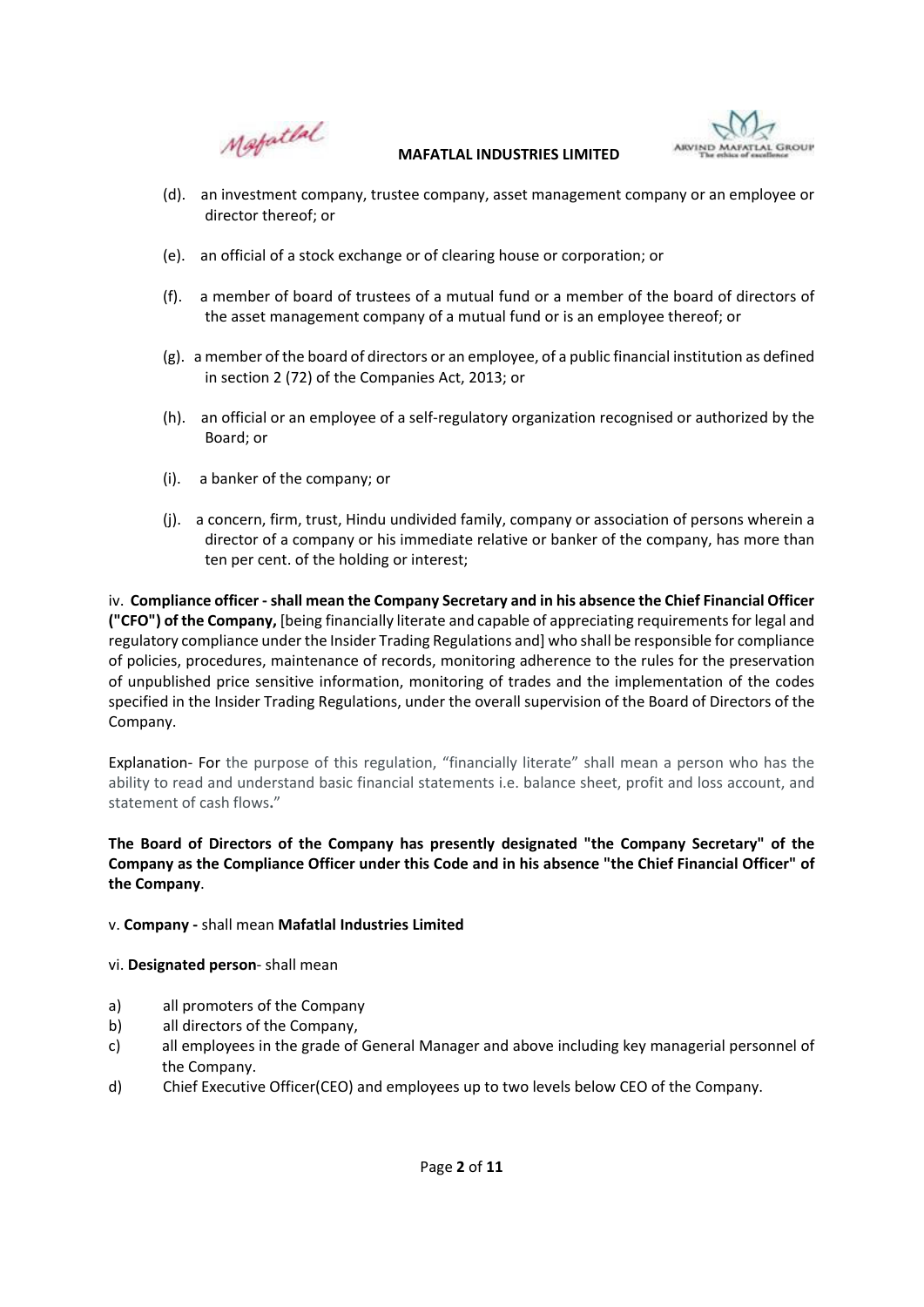



- e) every employee in the finance, accounts, secretarial, IT Department who has access to unpublished price sensitive information as may be determined and informed by the Compliance Officer.
- e) Any other employee as may be determined by the Compliance officer from time to time having regarding to the likelihood that he may have access to unpublished price sensitive information.
- f) any connected person designated by the Compliance Officer on the basis of his/its functional role in the organization and also include directors, partners or employees of such connected person designated by the Compliance Officer.

## **The term 'designated person' shall also include his/her immediate relative as defined hereinbelow in this Code.**

vii. **Generally available information** means information that is accessible to the public on a non‐ discriminatory basis;

viii. **insider** means any person who is:

- i) a connected person; or designated person and their immediate relatives
- ii) in possession of or having access to unpublished price sensitive information;
- iii) Any person in receipt of unpublished price sensitive information pursuant to a legimate purpose shall be considered as an "insider" for the purpose of these regulations;

ix**. Insider Trading Regulations** ‐ mean the Securities and Exchange Board of India (Prohibition of Insider Trading Regulations),2015 as amended from time to time.

x. **immediate relative/s ‐** means the spouse of a person, parent, sibling and child of such person or of the spouse, any of whom is either dependent financially on such person or consults such person in taking decisions relating to trading in securities.

xi **"key managerial person"** shall mean:

- (a) the chief executive officer or the managing director
- (b) the Company Secretary
- (c) the whole‐time director
- (d) the chief financial officer
- (e) any other officer as may be prescribed as key managerial person under the provisions of the Companies Act, 2013.

xii. "**Legitimate Purpose**" shall include sharing of unpublished price sensitive information in the ordinary course of business by an insider with partners, collaborators, lenders, customers, suppliers, merchant bankers, legal advisors, auditors, insolvency professionals or other advisors or consultants, provided that such sharing has not been carried out to evade or circumvent the prohibitions of these regulations."

xiii "**Promoter**" shall have the meaning assigned to it under the Securities and Exchange Board of India (Issue of Capital and Disclosure Requirements) Regulations,2009 or any modification thereof;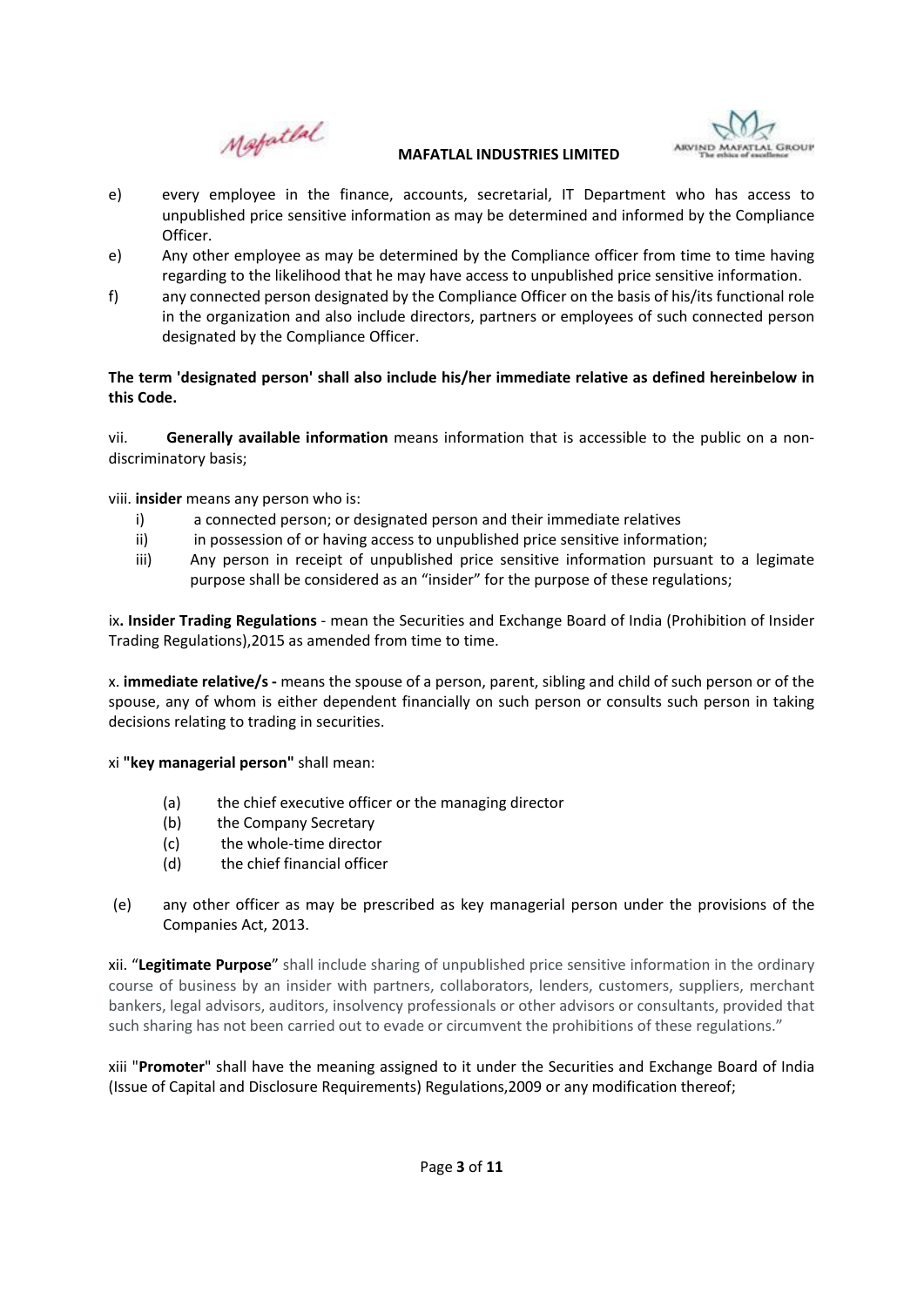Mafatlal



xii‐A "**Promoter group"** shall have meaning assigned to it under the SEBI (ICDR) Regulations, 2018 as amended.

xiv. "**securities**" ‐ shall have meaning assigned to it under Securities Contracts (Regulation) Act, 1956 (42 of 1956) or any modification thereof and includes equity shares of the Company listed at stock exchanges.

xv. "**shareholding**" ‐ shall mean holding of shares in the Company

xvi. "**prohibited trading period**" shall mean the following :

Unless otherwise specified by the Compliance Officer, the prohibited trading period **shall be made** applicable from the end of every calendar quarter, till 48 hours after the declaration of financial results and any other period as designated by the Compliance Officer when any unpublished price sensitive information is to be considered by the Board of Directors, such as the following:

- a. Issue of Securities by way of public/rights/bonus etc.
- b. Any major expansion plans or execution of new projects
- c. Amalgamation, merger, demerger, acquisition of business takeover and buy‐back, delisting
- d. Disposal of whole or substantially whole of the undertaking
- e. Any significant changes in policies, plans or operations
- f. Declaration of dividend (interim/special/final)

And ending with 48 hours after the information relating to items specified above becoming generally available and being capable of assimilation by the market.

xvii. "**trading in securities** " ‐ shall mean and include subscribing, buying, selling, dealing or agreeing to subscribe, buy, sell, deal in any securities of the Company, and "trade" shall be construed accordingly .

xviii. "**trading window**" shall mean any period other than prohibited trading period.

xix. "**trading day**" means a day on which the recognized stock exchanges are open for trading;

xx. "**unpublished price sensitive information"** means any information, relating to the company or its securities, directly or indirectly, that is not generally available which upon becoming

generally available, is likely to materially affect the price of the securities of the company and shall, ordinarily include but not restricted to, information relating to the following: ‐

- (i) financial results;
- (ii) dividends:
- (iii) change in capital structure;
- (iv) mergers, de‐mergers, acquisitions, delistings, disposals and expansion of business and such other transactions;
- (v) changes in key managerial personnel; and
- (vi) material or other events required mandatory disclosure under SEBI LODR Regulations,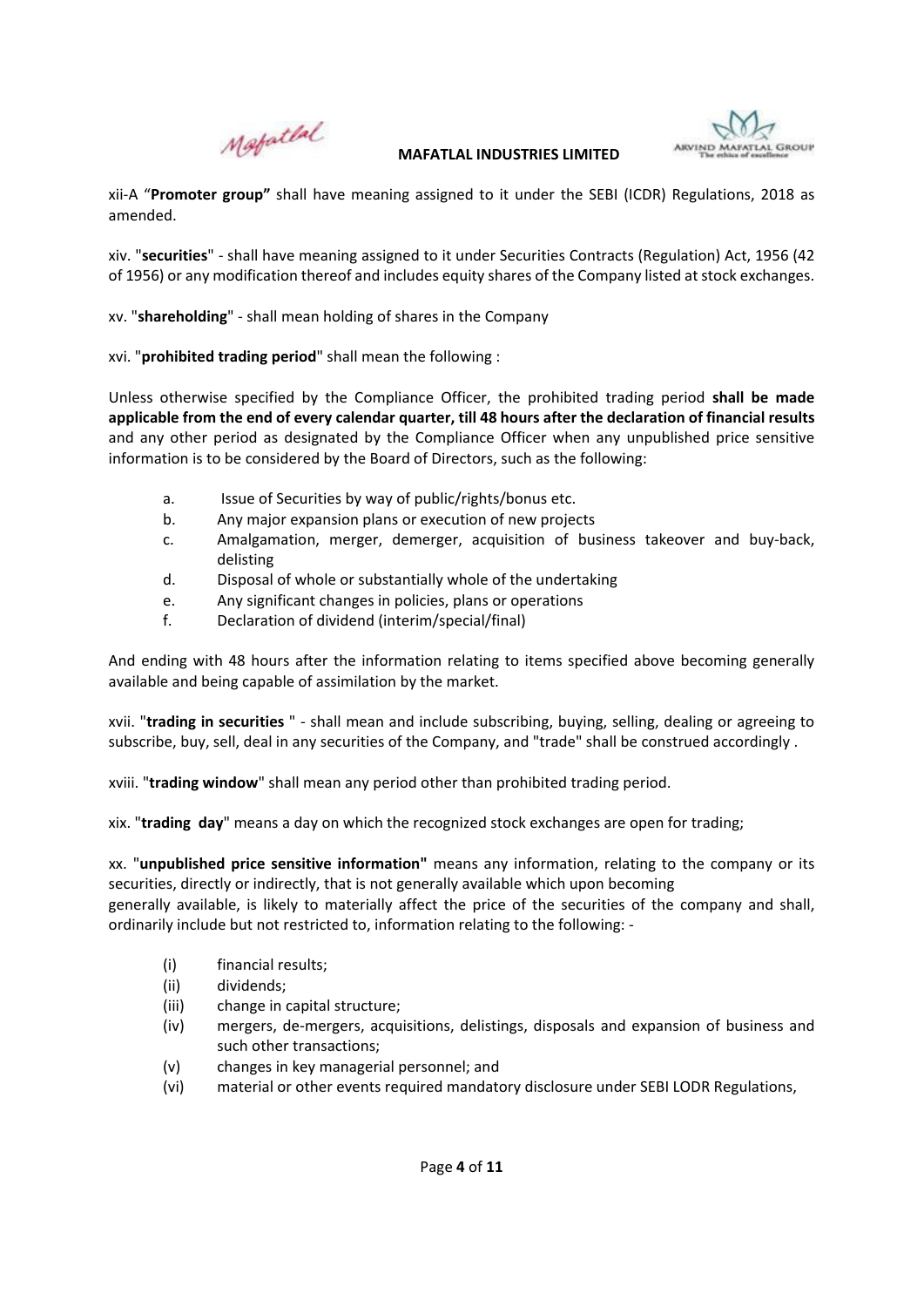Mobatlal



## **2. Role of Compliance Officer**

2.1 The compliance officer shall report to the board of directors of the Company and in particular, shall provide report relating to the compliance of this Code to the Chairman of the Audit Committee, if any, or to the Chairman of the board of directors at such frequency as may be stipulated by the board of directors or under the applicable regulations/code.

## **3. Policy and Procedure for Preservation of Price Sensitive Information:**

- 3.1 All information shall be handled within the Company on a need-to-know basis and no unpublished price sensitive information shall be communicated to any person except in furtherance of the insider's legitimate purposes, performance of duties or discharge of his legal obligations.
- 3.2 Unpublished price sensitive information(UPSI) may be communicated, provided, allowed access to or procured, in connection with a transaction which entails:
	- (a) an obligation to make an open offer under the takeover regulations where the Board of Directors of the Company is of informed opinion that sharing of such information is in the best interests of the Company; or
	- (b) not attracting the obligation to make an open offer under the takeover regulations but where the Board of Directors of the Company is of informed opinion that sharing of such information is in the best interests of the Company and the information that constitute unpublished price sensitive information is disseminated to be made generally available at least two trading days prior to the proposed transaction being effected in such form as the Board of Directors may determine to be adequate and fair to cover all relevant and material facts.

However, the Board of Directors shall require the parties to execute agreements to contract confidentiality and non‐disclosure obligations on the part of such parties and such parties shall keep information so received confidential, except for the limited purpose and shall not otherwise trade in securities of the Company when in possession of unpublished price sensitive information

- 3.3 "need to know" basis means that Unpublished Price Sensitive Information should be disclosed only to those within the Company who need the information to discharge their duty and whose possession of such information will not give rise to a conflict of interest or appearance of misuse of the information. Any person receiving such unpublished price sensitive information shall disclose the same to any other person within the Company only on need to know basis with appropriate authorisation from the Managing Director or head of the concerned division of the Company.
- (ii) All non‐public information directly received by any employee should immediately be reported to the head of the department.
- (iii) all employees who have access to UPSI are identified as designated employee
- (iv) all UPSI shall be identified and its strict confidentially shall be maintained and shall be shared strictly on need to know and work on basis.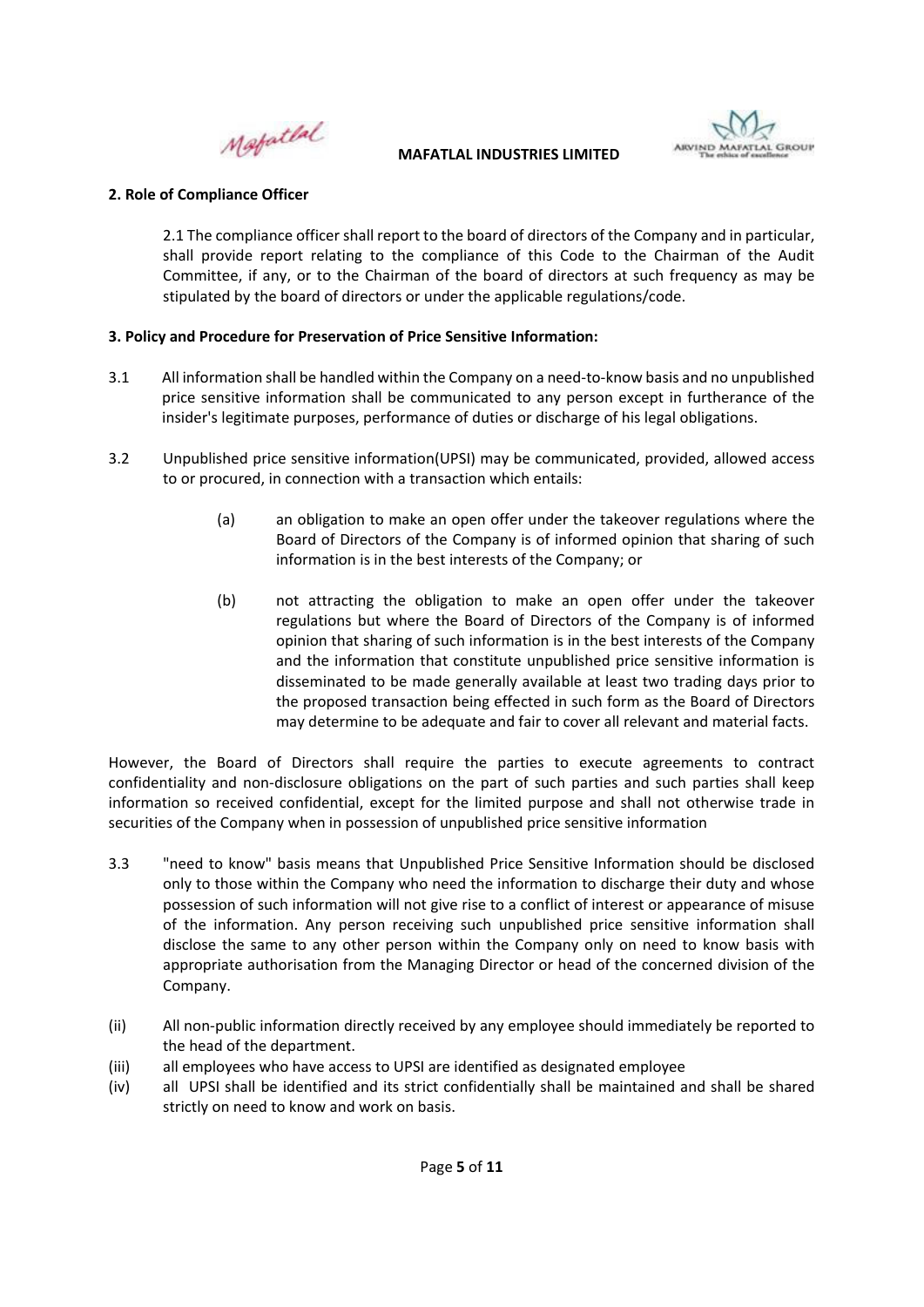



- (v) Chief Executive Officer and/or Chief Financial Officer shall ensure the periodic process review to evaluate effectiveness of internal controls.
- (vi) Files and documents containing price sensitive information shall be kept secured. Computer files must have adequate security of login and password or in any other manner.
- 3.4 No insider shall
	- (a) misuse any unpublished price sensitive information for dealing in securities of the Company ;or
	- (b) advise any other person to deal in securities of the Company on the basis of unpublished price sensitive information.

## **4. Trading Window and Window Closure**

4.1 Designated persons may execute trades subject to compliance with these regulations, within the trading window. No trade is allowed when by a designated person (including their immediate relatives) in shares of the Company when the trading window is closed.

4.2 Notwithstanding what is stated in clause 5.1 above, no person shall trade in the securities of the Company when in possession of unpublished price sensitive information except as permitted under Regulation 4 of SEBI (Prohibition of Insider Trading) Regulations, 2015 as amended.

## **5. Pre‐clearance of trades**

5.1 All designated persons, intending to deal in the securities of the Company when the trading window is open and when the value of securities likely to be traded whether in one transaction or series of transactions over any calendar quarter aggregate to a traded value in excess of **above 1000 shares or above Rs.5,00,000/‐ (Rupees Five Lacs) of market value, whichever is less,** such person should pre‐ clear the transaction as provided hereinafter.

#### **5.2 The pre‐dealing procedure shall be as under:**

- (i) An application may be made in the prescribed Form (Annexure 1) to the Compliance Officer.
- (ii) An undertaking (Annexure 2) shall be executed in favour of the Company.
- (iii) The Compliance Officer shall communicate pre‐clearance, if granted, in writing (Annexure 3). Endeavour shall be made to grant such pre‐clearance within seven trading days of receipt of duly completed application mentioned above.
- (iv) The concerned designated person shall execute the order in respect of securities of the Company within seven trading days of from the day of pre‐clearance approval is given. The said designated person shall file **within 2(two) trading days of the execution of the deal**, the details of such deal with the Compliance Officer in the prescribed form (Annexure 4). In case the transaction is not undertaken, a report to that effect shall be filed (Annexure 5).
- (v) If the order in respect of securities is **not executed within seven trading days** after the approval is given, the concerned designated person must apply again for pre‐clearance the transaction.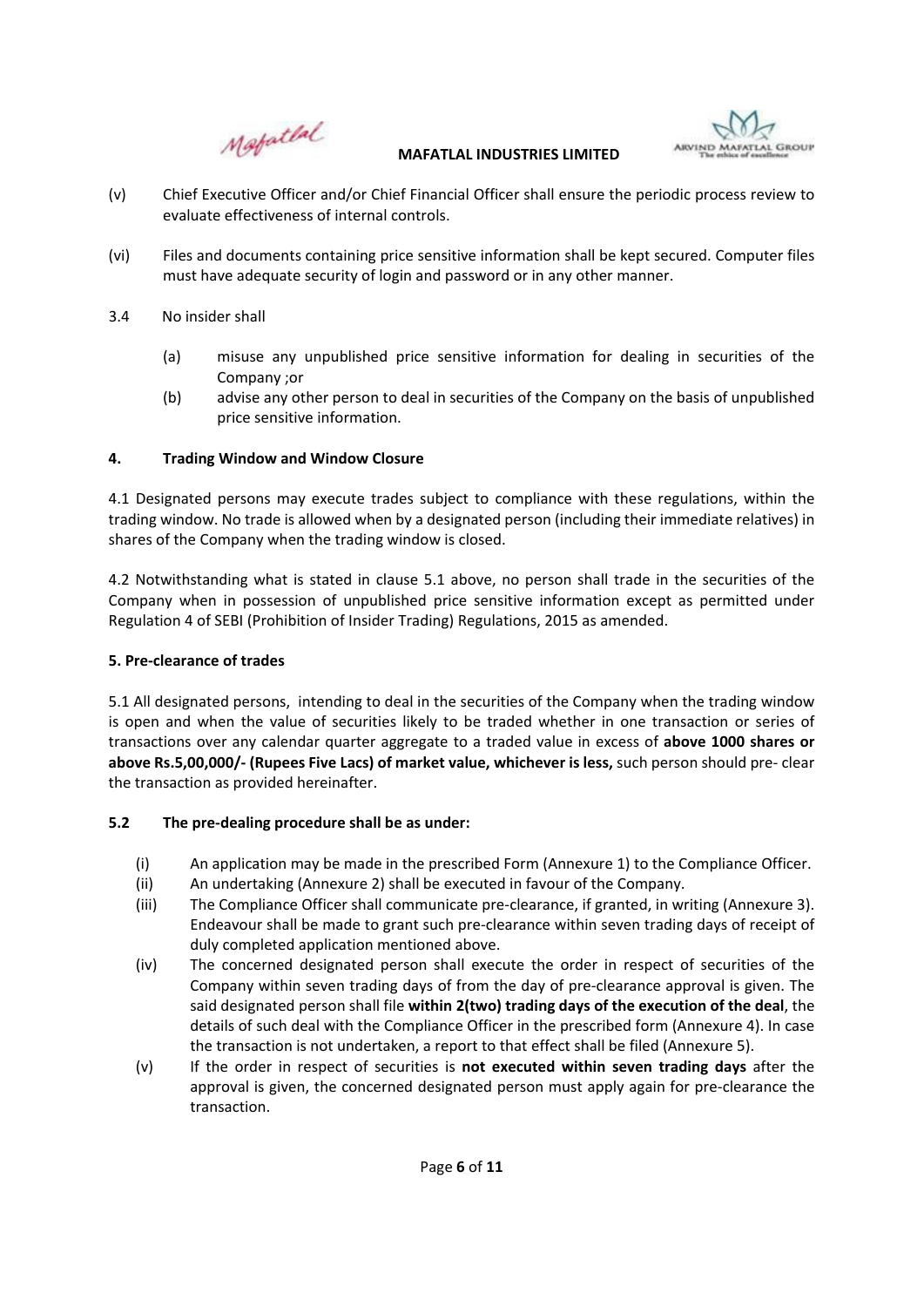Mafatlal



All designated persons who buys or sells any number of securities in the company shall not execute any contra transaction i.e. sell or buy any number of such securities during the next six months following the prior transaction.

- (vi) In case any contra trade is executed, inadvertently or otherwise, in violation of such a restriction, the profits from such trade shall be liable to be disgorged for remittance to the Securities and Exchange Board of India (SEBI) for credit to the Investor Protection and Education Fund administered by SEBI under the Act. Provided that this shall not apply to trades pursuant to exercise of stock options.
- (vii) The Compliance Officer may waive off the holding period in case of sale of securities in personal emergency after recording reasons in writing for the same, provided such relaxation does not violate any other provisions of this code. However, no such sale will be permitted when the Trading window is closed.

#### **6 Disclosure of Trading by Insiders:‐**

- 6.1 The disclosures to be made by any person under this Code shall include those relating to trading by such person'simmediate relatives and by any other person for whom such person takestrading decisions, and by any other person for whom such person takes trading decisions.
- 6.2 The disclosures of trading in securities shall also include trading in derivatives of securities and the traded value of the derivatives shall be taken into account for purposes of this Code.
- 6.3 The disclosures made under this Code shall be maintained by the Company for a period of five years.

#### **7. Trading Plans**

An insider shall be entitled to formulate a trading plan and present it to the Compliance Officer for approval and public disclosure pursuant to which trades may be carried on his behalf in accordance with such plan.

In that event the provision contained in Regulation No. 5 of the Insider Trading Regulations shall apply.

#### **8. Initial Disclosure:**

8.1 Every promoter, member of the promoter group, key managerial personnel, director of the Company or disclosure on their behalf, **within thirty days of these regulations taking effect**, shall forward to the Company, within thirty days of these regulations taking effect, shall forward to the Company the details of all holdings in securities of the Company presently held by them as well as will make yearly disclosure of their holding as at the end of every 31st March every year by 30th April, including the statement of holdings of dependent family members in the form as may be prescribed by SEBI from time to time.

8.2 Every person on appointment as a key managerial personnel or a director of the Company or upon becoming a promoter shall disclose his holding of securities of the Company as on the date of appointment or becoming a promoter or a member of promoter group, to the Company within seven days of such appointment or becoming a promoter in the form as may be prescribed by SEBI from time to time.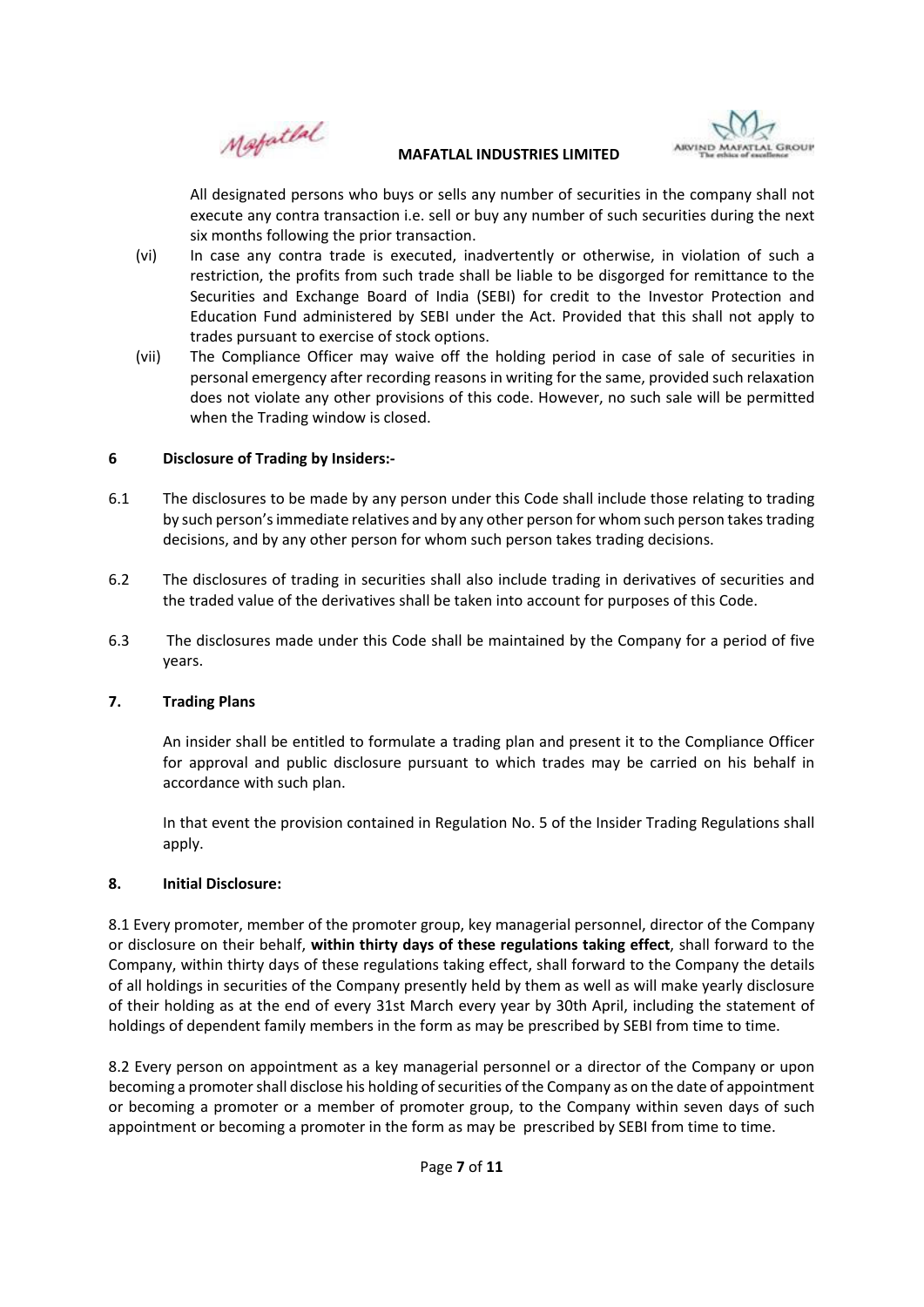Mobatlal



#### **9. Continual Disclosure:**

9.1 Every promoter, member of the promoter group, designated persons and director of the Company shall disclose to the Company the number of such securities acquired or disposed of in such forms as prescribed within two trading days of such transaction if the value of the securities traded, whether in one transaction or a series of transactions over any calendar quarter, aggregates to a **traded value in excess of Rs. 10 (ten) lakhs**.

**Explanation:** The disclosure of the incremental transactions after any disclosure under this clause shall be made when the transactions effected after the prior disclosure cross the threshold specified above in this clause.

#### **10. Disclosure by the Company to the Stock Exchange(s)**

- 10.1 Within 2 (two) trading days of the receipt of intimation under Clause 9.1 above , the Compliance Officer shall disclose to all Stock Exchanges on which the Company's Securities are listed, the information received.
- 10.2 The Compliance officer shall maintain records of all the declarations in the appropriate form received from the person making disclosures as aforesaid for a minimum period of five years.

#### **11. Maintenance of Database:**

The Company shall ensure that a structural digital database is maintained containing the names of such persons or entities as the case may be with whom information is shared under this regulation along with the Permanent Account Number or any other identifier authorised by law where Permanent Account Number is not available. Such databases shall be maintained with adequate internal controls and checks such as time stamping and audit trails to ensure non-tampering of the data base.

#### **12. Obligations of Designated Persons:**

The designated personsshall be required to disclose names and Permanent Account Number or any other identifier authorised by law of the following persons to the Company on an annual basis and as and when the information changes :

- a) immediate relatives
- b) persons with whom such designated person(s) shares a material financial relationship
- c) phone, mobile and cell numbers which are used by them

additionally, the names of the educational institutions from which designated persons have graduated and names of their past employers shall also be disclosed on a one time basis.

Explanation: The term "material financial relationship " shall mean a relationship in which one person is a recipient of any kind of payment such as by way of loan or gift during immediately preceding twelve months, equivalent to at least 25% of such payer's annual income but shall exclude relationships in which the payment is based on arm's length transactions."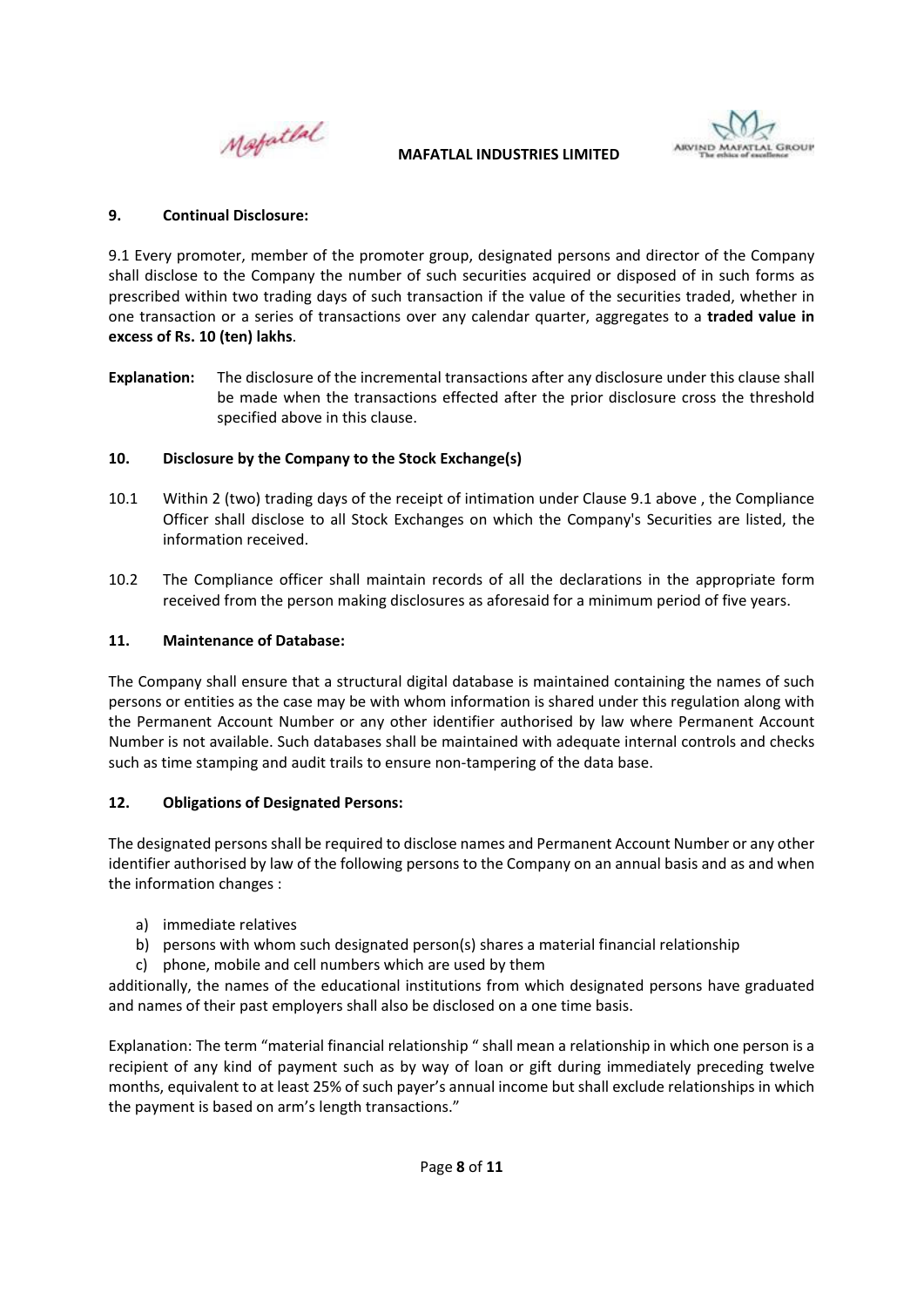Mobatlal



## **Designated Person/s should make annual disclosure of their shareholding as per Annexure 7.**

## **13. Penalty for contravention of the code of conduct**

- 13.1 based on the findings and suggestion of the Audit Committee, Any designated person who trades in securities or communicates any information for trading in securities, in contravention of this Code or otherwise contravenes the SEBI (Prohibition of Insider Trading) Regulations or the Code, shall be subject to disciplinary action by the Company, and may be penalised which may include wage freeze, suspension, recovery, clawback of gains, termination of employment, ineligibility for future participation in employee stock option plans, or in any preferential allotment of securities, placing of sanctions, remand and other actions as may deem fit.
- 13.2 All violations of SEBI (Prohibition of Insider Trading) Regulations, 2015 as amended shall be promptly informed to SEBI by the Company.
- 13.3 The action by the Company shall not preclude SEBI or other Authorities from taking any action in case of violation of SEBI (Prohibition of Insider Trading) Regulations, 2015 or other applicable rules and regulations.

## **14. Awareness of Duties and Responsibilities:**

Persons who are brought "Inside" on sensitive transactions/price sensitive information shall be only on need to know basis. Such persons shall be made aware of the duties and responsibilities attached to the receipt of the unpublished price sensitive information and the liability that attaches to misuse or unwarranted use of such information or leakages of such information**.** 

## **15. Protection of employees against retaliation and victimization**

Employees who reports any alleged violation of insider trading laws in accordance with the Informant Mechanism introduced vide SEBI (Prohibition of Insider Trading) (Third Amendment) Regulations, 2019 dated 17th September, 2019, will be protected against any discharge, termination, demotion, suspension, threats, harassment, directly or indirectly or discrimination.

#### **16.Amendment to the Code:**

All amendment to the Code shall be as approved by the Board from time to time.

Any or all provisions of this Code would be subject to the revision/amendment in accordance with the SEBI Regulations, Rules, Circulars, Guidelines, Notifications, etc. on the subject as may be issued, from time to time. In case of any of such amendment(s), clarification(s), circular(s) etc. issued by the relevant authorities, not being consistent with the provisions laid down under this Code, then such amendment(s), clarification(s), circular(s) etc. shall prevail upon the provisions of this Code and this Code shall stand amended accordingly from the effective date as laid down under such amendment(s), clarification(s), circular(s) etc.

Note: Formats of Disclosures and applications under the Code shall be as per the Circular/Guidelines issued by SEBI as amended from time to time.

Presently, Promoters/ Insider/Directors /other connected persons may use the formats given in Annexures herein under.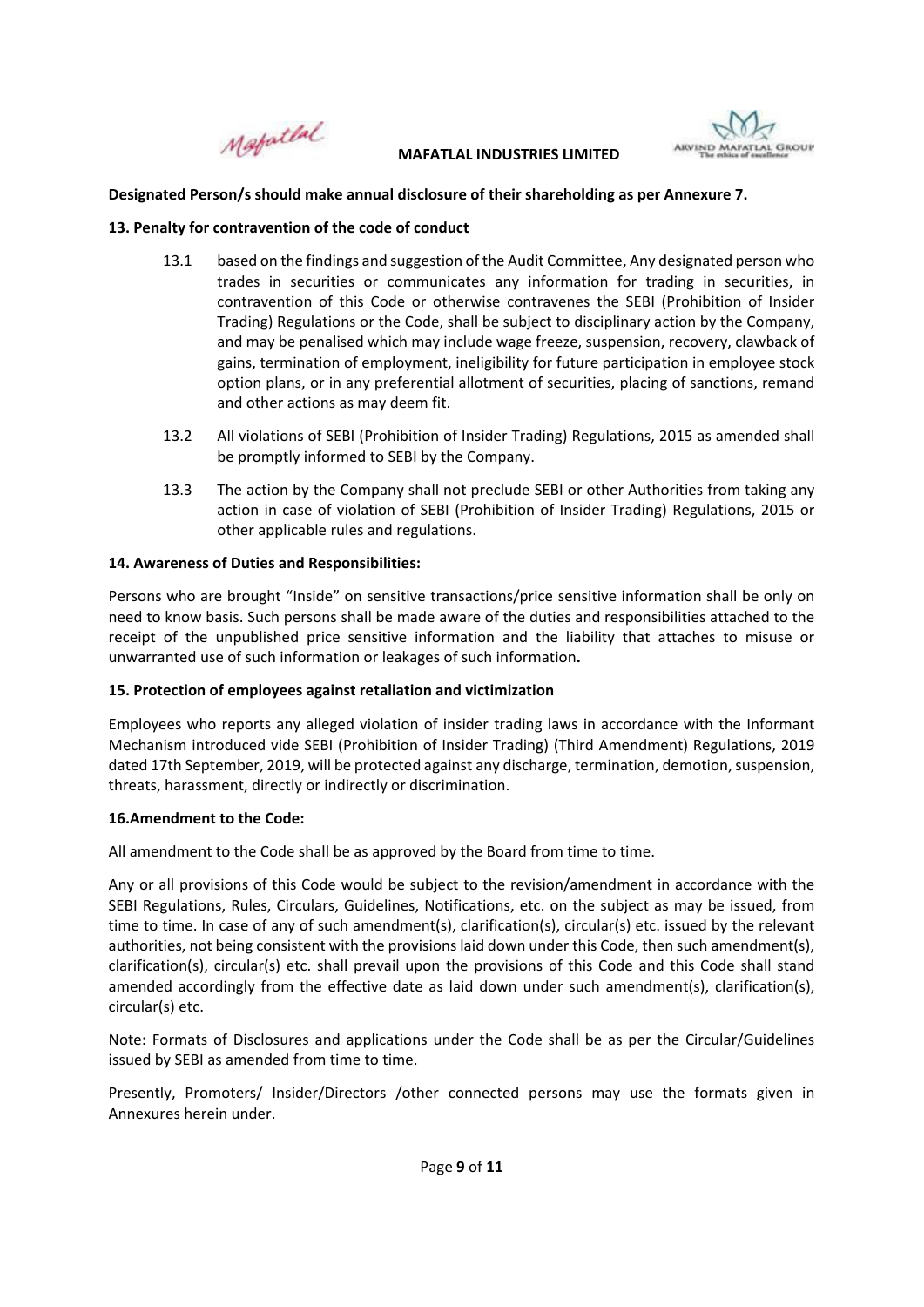



## **CODE OF FAIR DISCLOSURE AND CONDUCT**

(Under Regulation 8 read with Regulation 3(2A) of SEBI (Prohibition of Insider Trading) Regulations,2015 as amended by SEBI (PIT) Amendment Regulations,2018)

The Company shall with effect from 1<sup>st</sup> April, 2019, follow the following revised Code of practices and procedures for fair disclosure of unpublished price sensitive information in order to adhere to each of the principles set out in Schedule A to SEBI (Prevention of Insider Trading) Regulations, 2015 without diluting the provisions of those Regulations.

- 1. The Company shall promptly make public disclosure of unpublished price sensitive information that would impact price discovery no sooner than credible and concrete information comes into being in order to make such information generally available.
- 2. The Company shall ensure that uniform and universal dissemination of unpublished price sensitive information is made to avoid selective disclosure.
- 3. For the purpose of this Code, the Managing Director and in his absence, the Chief Financial Officer of the Company is designated as the Chief Investor Relations Officer to deal with the dissemination of information and disclosure of unpublished price sensitive information.
- 4. the Company shall ensure prompt dissemination of unpublished price sensitive information that gets disclosed selectively, inadvertently or otherwise to make such information generally available.
- 5. the Company shall provide appropriate and fair response to queries on news reports and request for verification of market rumours by regulatory authorities.
- 6. The Company shall ensure that information shared with analysts and research personnel is not unpublished price sensitive information.
- 7. The Company shall make transcripts or records of proceedings of meetings with Analysts and other investor relations conferences on the official website to ensure official confirmation and documentation of disclosures made.